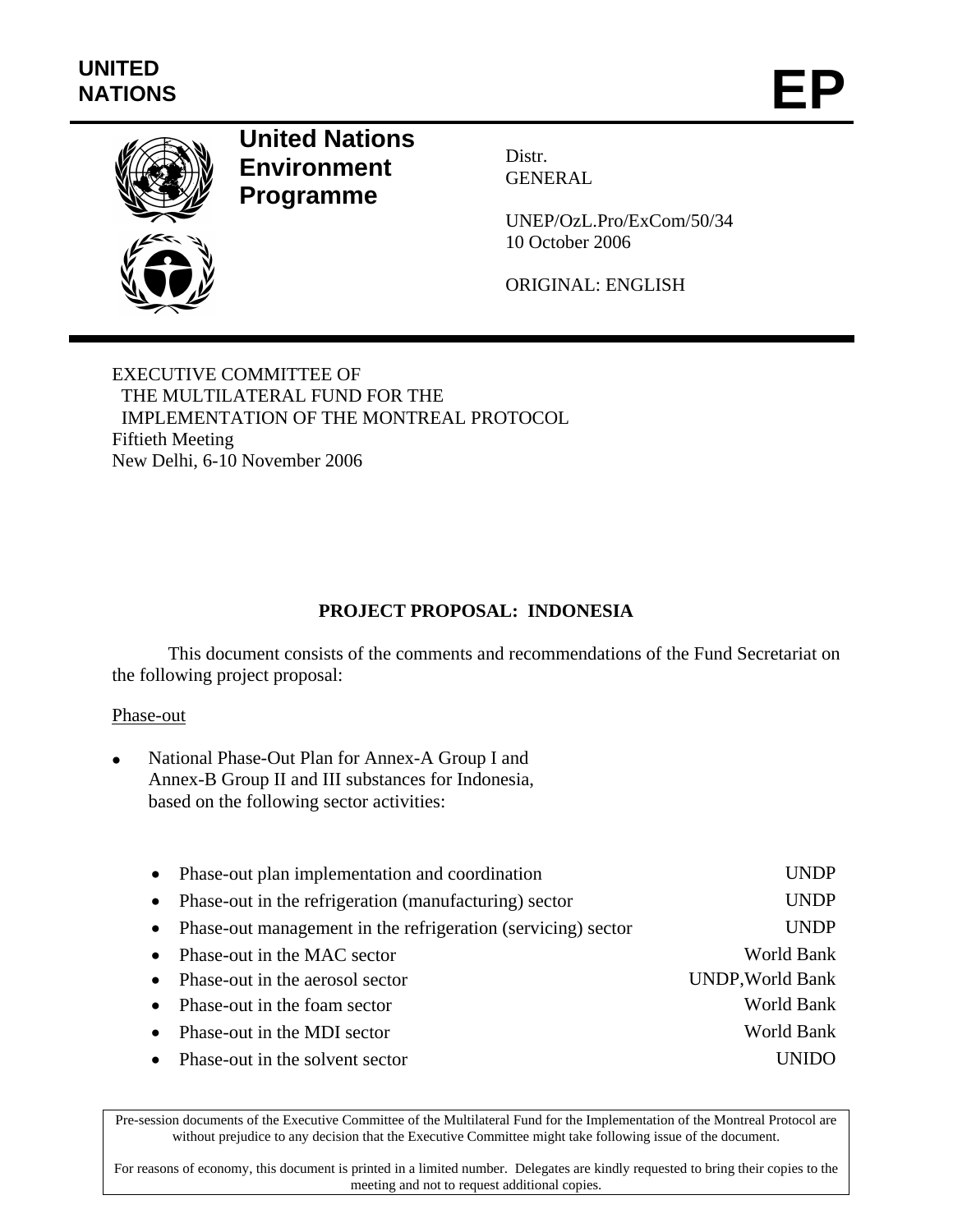## **PROJECT EVALUATION SHEET – MULTI-YEAR PROJECTS INDONESIA**

### **PROJECT TITLE BILATERAL/IMPLEMENTING AGENCY**

|  | Phase-out of Annex-A, Group-I and Annex-B, Group-II and III substances | UNDP, UNIDO and World Bank |
|--|------------------------------------------------------------------------|----------------------------|
|--|------------------------------------------------------------------------|----------------------------|

### **SUB-PROJECT TITLES**

| (a) Phase-out plan implementation and coordination               | <b>UNDP</b>             |  |  |  |
|------------------------------------------------------------------|-------------------------|--|--|--|
| (b) Phase-out in the refrigeration (manufacturing) sector        | <b>UNDP</b>             |  |  |  |
| (c) Phase-out management in the refrigeration (servicing) sector | <b>UNDP</b>             |  |  |  |
| (d) Phase-out in the MAC sector                                  | World Bank              |  |  |  |
| (e) Phase-out in the aerosol sector                              | <b>UNDP, World Bank</b> |  |  |  |
| (f) Phase-out in the foam sector                                 | World Bank              |  |  |  |
| $(g)$ Phase-out in the MDI sector                                | World Bank              |  |  |  |
| (h) Phase-out in the solvent sector                              | <b>UNIDO</b>            |  |  |  |

| NATIONAL CO-ORDINATING AGENCY: | Kementrian Lingkungan Hidup (KLH) |
|--------------------------------|-----------------------------------|
|                                |                                   |

### **LATEST REPORTED CONSUMPTION DATA FOR ODS ADDRESSED IN PROJECT A: ARTICLE-7 DATA (ODP TONNES, 2005**, **AS OF SEPTEMBER 2006)**

| Annex A, Group I, CFCs | 2,385.31 | Annex B. Group III. TCA | 10.74 |
|------------------------|----------|-------------------------|-------|
| Annex B, Group II, CTC | 0.0      | Annex E, methyl bromide | 31.80 |

### **B: COUNTRY PROGRAMME SECTORAL DATA (ODP TONNES, 2005**, **AS OF SEPTEMBER 2006)**

| <b>ODS</b>     | Aerosol | Foam   | Refrigeration |           | Solvents<br>Process agent |  | Fumigant       |  |
|----------------|---------|--------|---------------|-----------|---------------------------|--|----------------|--|
|                |         |        | Mfg.          | Servicing |                           |  |                |  |
| $CFC-11$       | 0.00    | 221.26 | 154.28        | 132.00    |                           |  |                |  |
| $CFC-12$       | 180.00  |        | 303.98        | 1338.19   |                           |  |                |  |
| CFC-113        |         |        |               |           | 32.80                     |  |                |  |
| CFC-115        |         |        | 10.80         | 12.00     |                           |  |                |  |
| Methyl bromide |         |        |               |           |                           |  | Non-QPS: 31.80 |  |

### **CFC consumption remaining eligible for funding (ODP tonnes)** 30

### **CURRENT YEAR BUSINESS PLAN:** Total funding US \$ 3.058 million: total phase-out 767.8 ODP tonnes

| PROJECT DATA                                                                               | 2002    | 2003     | 2004     | 2005     | 2006     | 2007     | 2008           | 2009 | <b>2010</b> | <b>Total</b> |
|--------------------------------------------------------------------------------------------|---------|----------|----------|----------|----------|----------|----------------|------|-------------|--------------|
| <b>Compliance Milestone</b>                                                                | 8,332.7 | 8,332.7  | 8,332.7  | 4,166.3  | 4,166.3  | 1,249.9  | 1,249.9        |      | $\Omega$    | N/A          |
| Maximum Allowable Annual Consumption of the<br>Substances (ODP tonnes)                     | N/A     | N/A      | 5,546    | 3,880    | 2,331    | 1,122    | 30             | 30   | $\theta$    | N/A          |
| <b>Total Annual Reductions of Substances</b><br>(ODP tonnes)                               |         | 779      | 1,666    | 1,549    | 1,209    | 1,092    | $\Omega$       | 30   | $\Omega$    | 6,325        |
| Annual Reduction from on-going projects<br>(ODP tonnes)                                    | 468.0   | 559      | 976      | 652      | 300      | 100      | $\overline{0}$ |      |             | N/A          |
| Annual CFC phase-out target in the Refrigeration (Mfg)<br>Sector – UNDP (ODP tonnes)       |         | $\theta$ | 300      | 300      | 300      | 241      | $\overline{0}$ |      |             | 1,141        |
| Annual CFC phase-out target in the Refrigeration<br>(Servicing) Sector - UNDP (ODP tonnes) |         | $\Omega$ | 200      | 300      | 322      | 250      | $\Omega$       |      |             | 1,072        |
| Annual CFC phase-out target in the MAC Sector<br>- World Bank (ODP tonnes)                 |         | 220      | 110      | 110      | 110      | 365      | $\theta$       |      |             | 915          |
| Annual CFC phase-out target in the Aerosol Sector<br>- World Bank (ODP tonnes)             |         | $\theta$ | 80       | $\Omega$ | 0        | 70       | $\theta$       |      |             | 150          |
| Annual CFC phase-out target in the Foam Sector<br>- World Bank (ODP tonnes)                |         | $\Omega$ | 0        | 130      | 156      | 66       | $\theta$       |      |             | 352          |
| Annual CFC phase-out target in the MDI Sector<br>- World Bank (ODP tonnes)                 |         | $\Omega$ | $\theta$ | $\theta$ | $\bf{0}$ | $\Omega$ | $\overline{0}$ | 30   |             | 30           |
| Annual CFC phase-out target in the Solvent Sector -<br>UNIDO (ODP tonnes) +                |         | $\Omega$ | $\theta$ | 57       | 21       | $\Omega$ | $\theta$       |      |             | 78           |
| Annual Reduction through Sector Plans<br>(ODP tonnes)                                      |         | 220      | 690      | 897      | 909      | 992      | $\theta$       | 30   |             | 3,738        |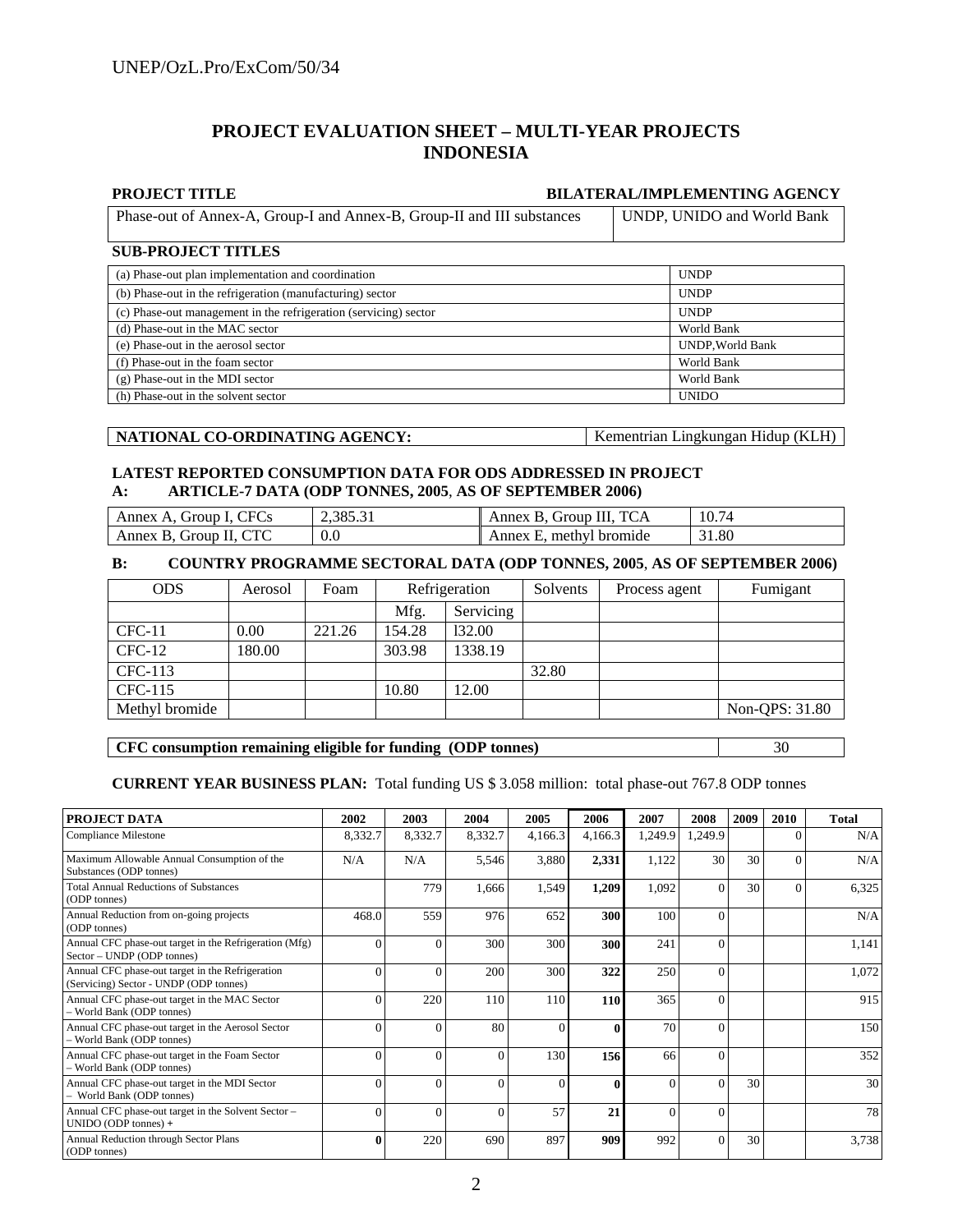| PROJECT DATA                                   | 2002           | 2003                  | 2004      | 2005      | 2006    | 2007    | 2008 | 2009 | 2010   | <b>Total</b> |
|------------------------------------------------|----------------|-----------------------|-----------|-----------|---------|---------|------|------|--------|--------------|
| PROJECT COSTS (US \$)                          |                |                       |           |           |         |         |      |      |        |              |
| <b>UNDP</b> Refrigeration (Mfg)                | 1,288,000      | 2,200,000             | 1,762,000 | 750,000   | 217,000 | 181,000 |      |      |        | 6,398,000    |
| <b>Support Cost</b>                            | 111,920        | 194,000               | 156,900   | 67,500    | 19,530  | 16,290  |      |      |        | 566,140      |
| UNDP-Refrigeration (Svg)                       | 2,196,758      | 1,805,987             | 500,000   | 250,000   | 159,555 |         |      |      |        | 4,912,300    |
| <b>Support Cost</b>                            | 195,708        | 160,939               | 43,400    | 21,300    | 13,160  |         |      |      |        | 434,507      |
| World Bank (MAC)                               | 1,369,800      | 1,347,300             | 1,347,300 | 126,800   | 125,800 |         |      |      |        | 4,317,000    |
| <b>Support Cost</b>                            | 121,962        | 119,937               | 119,937   | 10,092    | 10,002  |         |      |      |        | 381,930      |
| World Bank (Aerosol)                           |                |                       | 371,910   |           |         |         |      |      |        | 371,910      |
| <b>Support Cost</b>                            |                |                       | 27,893    |           |         |         |      |      |        | 27,893       |
| UNDP (Aerosol)                                 |                |                       | 224,000   |           |         |         |      |      |        | 224,000      |
| <b>Support Cost</b>                            |                |                       | 13,440    |           |         |         |      |      |        | 13,440       |
| World Bank (Foam)                              | $\overline{0}$ | $\Omega$              | 1,725,000 | 1,050,000 | 147,564 | 35,000  |      |      |        | 2,957,564    |
| <b>Support Cost</b>                            | 0              | $\mathbf{0}$          | 129,375   | 78,750    | 11,067  | 2,625   |      |      |        | 221,817      |
| World Bank (MDI)                               | *              | $\frac{1}{2\sqrt{3}}$ |           |           | $\star$ | $\ast$  |      |      | 冰      |              |
| <b>Support Cost</b>                            | $\ast$         | $\frac{1}{2}$         |           |           | $*$     | $\ast$  |      |      | $\ast$ | $*$          |
| <b>UNIDO</b> (Solvent)                         |                |                       | 1,464,733 |           |         |         |      |      |        | 1,464,733    |
| <b>Support Cost</b>                            |                |                       | 108,974   |           |         |         |      |      |        | 108,974      |
| <b>Total Annual Funding Instalment (US \$)</b> | 4,854,558      | 5,353,287             | 7,394,943 | 2,176,800 | 649,919 | 216,000 |      |      |        | 20,645,507   |
| <b>Total Support Costs (US\$)</b>              | 429,590        | 474,876               | 599,919   | 177,642   | 53,759  | 18,915  |      |      |        | 1,754,701    |
| <b>TOTAL COSTS TO MLF</b>                      | 5,284,148      | 5,828,163             | 7,994,862 | 2,354,442 | 703,678 | 234,915 |      |      |        | 22,400,208   |

**FUNDING REQUEST:** Approval in principle of total ODS phase-out, total project funding and total support costs, and approval of funding for the third tranche (2006) as indicated above.

| <b>TARIAT'S RECOMMENDATION</b><br><b>SECRET</b><br>____ | :11 ( 1 1 |
|---------------------------------------------------------|-----------|
|---------------------------------------------------------|-----------|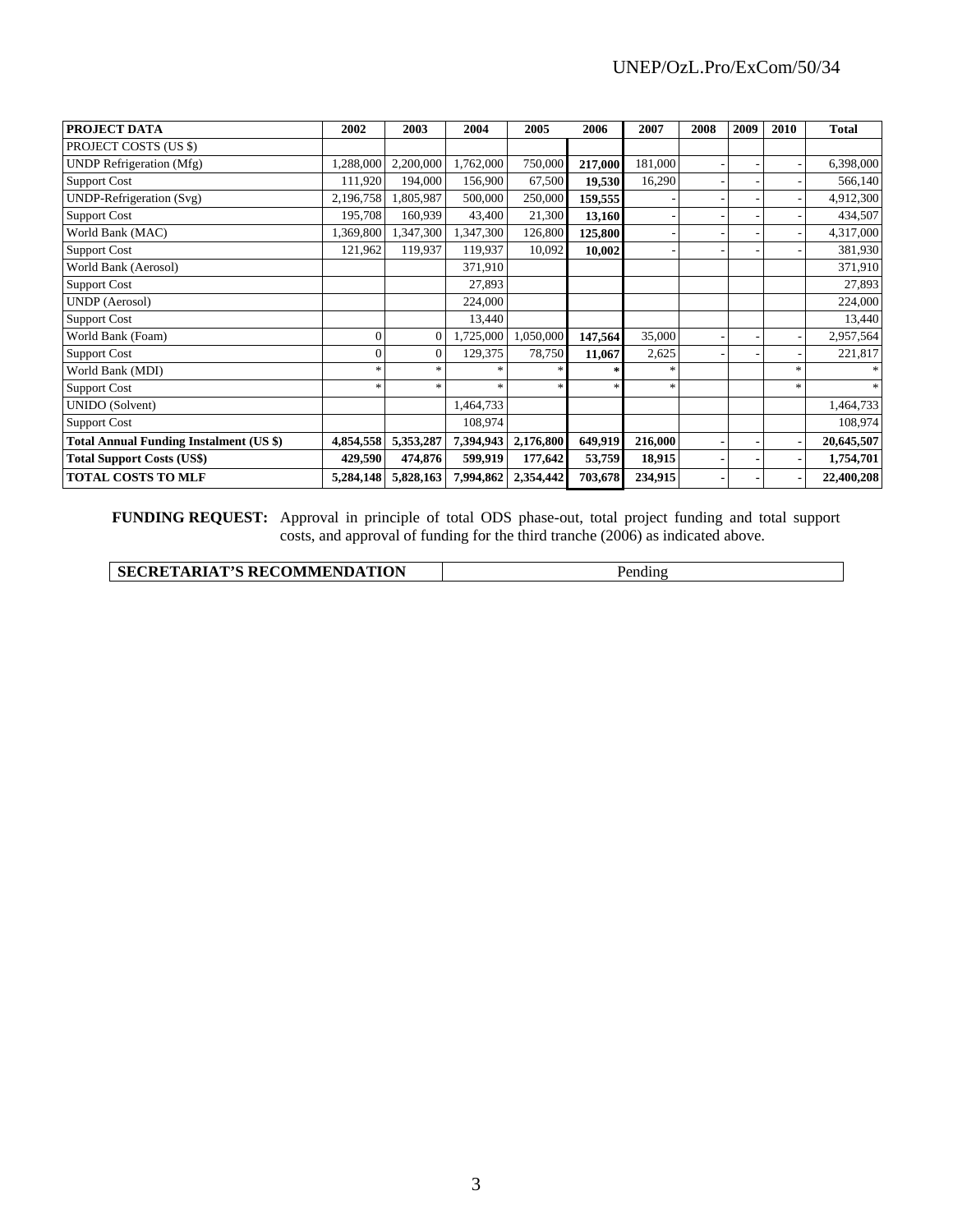# **PROJECT DESCRIPTION**

1. On behalf of the Government of Indonesia, UNDP as lead agency has submitted to the 50th Meeting of the Executive Committee a request for consideration of the 2006 funding tranche of the National Phase-Out Plan for Annex-A Group I and Annex-B Group II and III substances for Indonesia (NPP) at a total cost of US \$649,919 plus agency support costs of US \$53,759. The request was accompanied by a report on the 2005 Annual Implementation Program (AIP), and the submission of the 2007 AIP. In addition to the detailed information regarding verification and excerpts from the verification report contained in UNDP's report on the 2005 AIP, UNDP also subsequently submitted on request a full copy of the verification report.

# **Background**

2. The agreement for the NPP was originally approved at the 44th Meeting of the Executive Committee in 2004. The NPP merged a number of sector plans, the first of which was approved in 2002, namely the "Phase-out of residual CFCs in the aerosol sector" (UNDP, World Bank), the "Phase-out of residual CFCs in the foam sector" (World Bank), the "Phase-out of CFCs in the refrigeration sector" (UNDP, World Bank), and the "Plan for terminal phase-out out of ODS in the solvent sector" (UNIDO). The Executive Committee approved in principle a total of US \$20,645,507 for the NPP for Indonesia (including the cost of the previously approved sector plans), to address the entire consumption of CFCs, CTC and TCA, with the exception of 30 ODP tonnes of CFCs used for the manufacture of MDIs which was excluded from the NPP and is to be addressed in a separate project.

3. At the  $48<sup>th</sup>$  Meeting in April 2006 UNDP, as lead agency, had submitted a request on behalf of the Government of Indonesia for approval of the 2005 tranche of the national CFC phase-out plan, accompanied by a verification report for the year 2004, as well as an annual implementation plan for 2006. The principal issue arising from the submission, in view of the absence of effective import monitoring and control mechanisms in Indonesia, was whether the verification process was adequate. The verification turned out to be limited in its accuracy due to the limitations of the existing import monitoring system. The difference between the maximum allowable consumption under the agreement and the verified consumption, which was based on a number of approaches with limited accuracy, was 1,771 ODP tonnes or 32 %. Taking into account the inaccuracies, it was found that the consumption, although not known exactly, was still very likely within the agreed consumption limits.

4. At the time of the  $48<sup>th</sup>$  Meeting, in July 2005, the Government of Indonesia was already aware of the need for effective management of imports and indicated it was preparing appropriate regulations. The Executive Committee decided in Decision 48/33 to approve the funding requested, with the proviso that the funding should not be released until the Fund Secretariat had been officially informed by the Government of Indonesia, through UNDP as lead implementing agency, that the new ODS import control regulations had been adopted and were being implemented.

5. UNDP, on behalf of the Government of Indonesia, submitted on 15 September 2006, i.e. after the submission deadline for the  $50<sup>th</sup>$  Meeting, a copy of Indonesia's revised regulations controlling the import of ozone depleting substances together with the advice that the regulations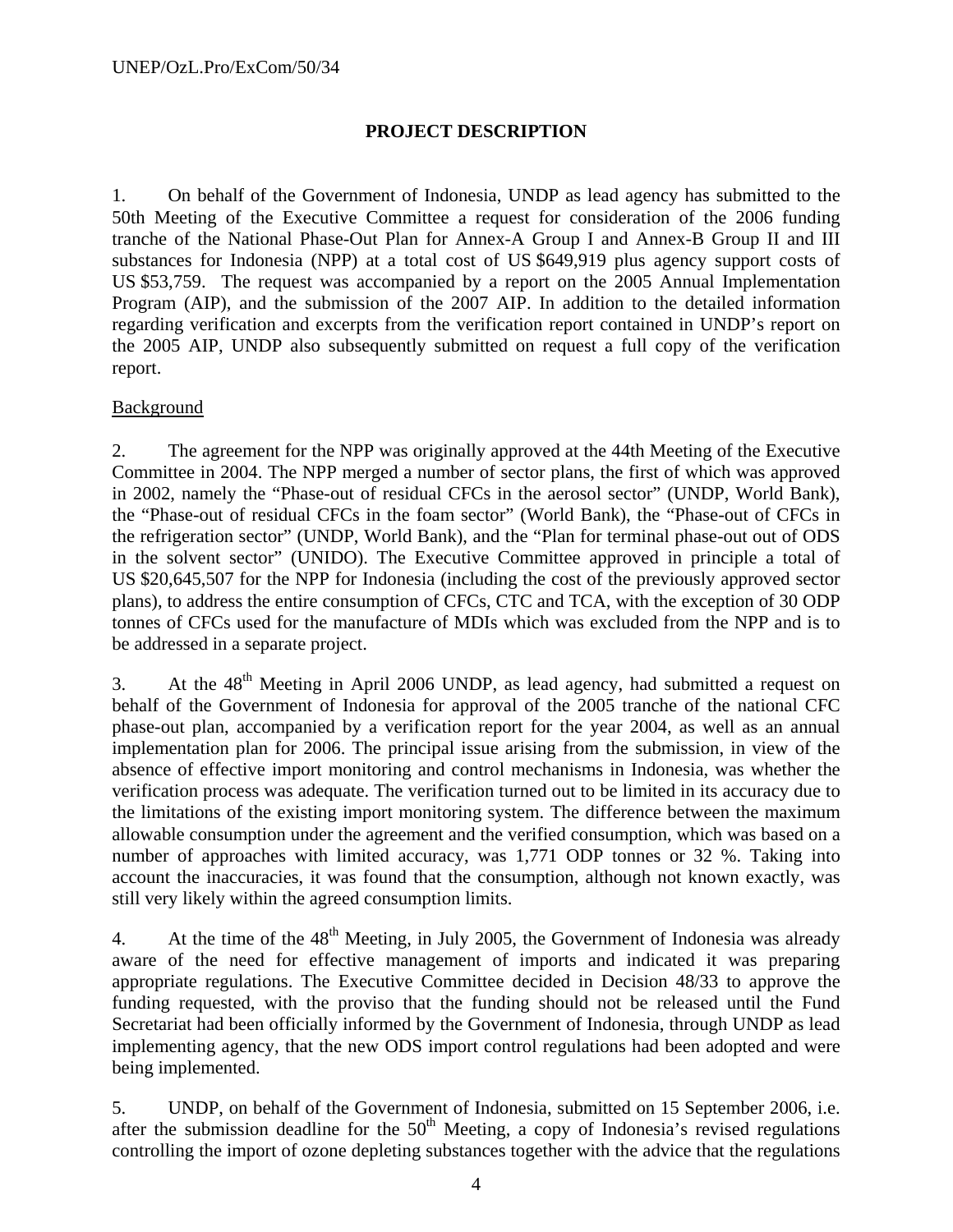were adopted officially on 22 June 2006. Following a review, the Secretariat informed UNDP that the promulgation of the regulation appeared to meet the requirement of decision 48/33. Also, in the same letter, the Secretariat informed UNDP of its impression that the allowable import quantities of ODS appear to have the status of a guideline only, allowing in addition to those quantities unspecified quantities of imports for laboratory and research use as well as for the needs of the government. Furthermore the regulations do not appear to include provisions for the establishment of quotas prior to the cessation of imports of CFCs at the end of 2007. With the release of funds associated with the fulfilment of decision 48/33, the second tranche of the Indonesia NPP now has the funding available for implementation.

### Report on previous annual implementation program

6. UNDP has reported on the implementation of the 2005 AIP. However, since funding for the 2005 programme was only agreed for release on 9 October 2006, activities in 2005 were progressed using funding approved at the 44th meeting in December 2004. The comparison between the phase-out objectives planned in the last annual implementation programme approved in March 2005 and the phase-out achievements for 2005 show that phase-out objectives were achieved or exceeded in the foam and refrigeration servicing sectors, and were approached but not quite achieved in the MAC servicing, refrigeration servicing and solvents sectors. The cumulative phase-out from completion of individual projects funded outside the NPP was 1,221 ODP tonnes compared to the objective of 652 ODP tonnes. The total level of disbursements and commitments for activities implemented so far, under both the 2004 and 2005 annual implementation programmes, is US \$9,910,345 against total approvals of US \$17,602,788 (excluding the funding for the 2005 tranche only now released).

### Report concerning the verification of consumption

7. An attempt has been made to verify the 2005 consumption of Indonesia. In the absence of a functioning licensing system, this work was using the same methodology as the verification presented to the  $48<sup>th</sup>$  Meeting. The methodology for assessing the total national level of consumption can be summarised as follows:

- (a) For Indonesia, consumption is equal to imports. Import figures were obtained from the main informal importers (without written documentation). In addition, there is also formal (registered) import through the single registered importer. Market participants estimated the market share of the informal importers as a percentage of informal imports. This leads to the calculation of a total sum for both formal and informal imports;
- (b) ODS exporting data from other countries to Indonesia was obtained for comparison with import data;
- (c) The estimated total in-country sales of relevant ODS for 2004 obtained from distributors and traders were used to cross-check the information available from (a) and (b) above, based on the estimate from market participants that the distributors identified have a 90% market share;
- (d) The estimated consumption by recipient enterprises during 2004 in the various sectors was used for cross-checking the information available from (a) to (c)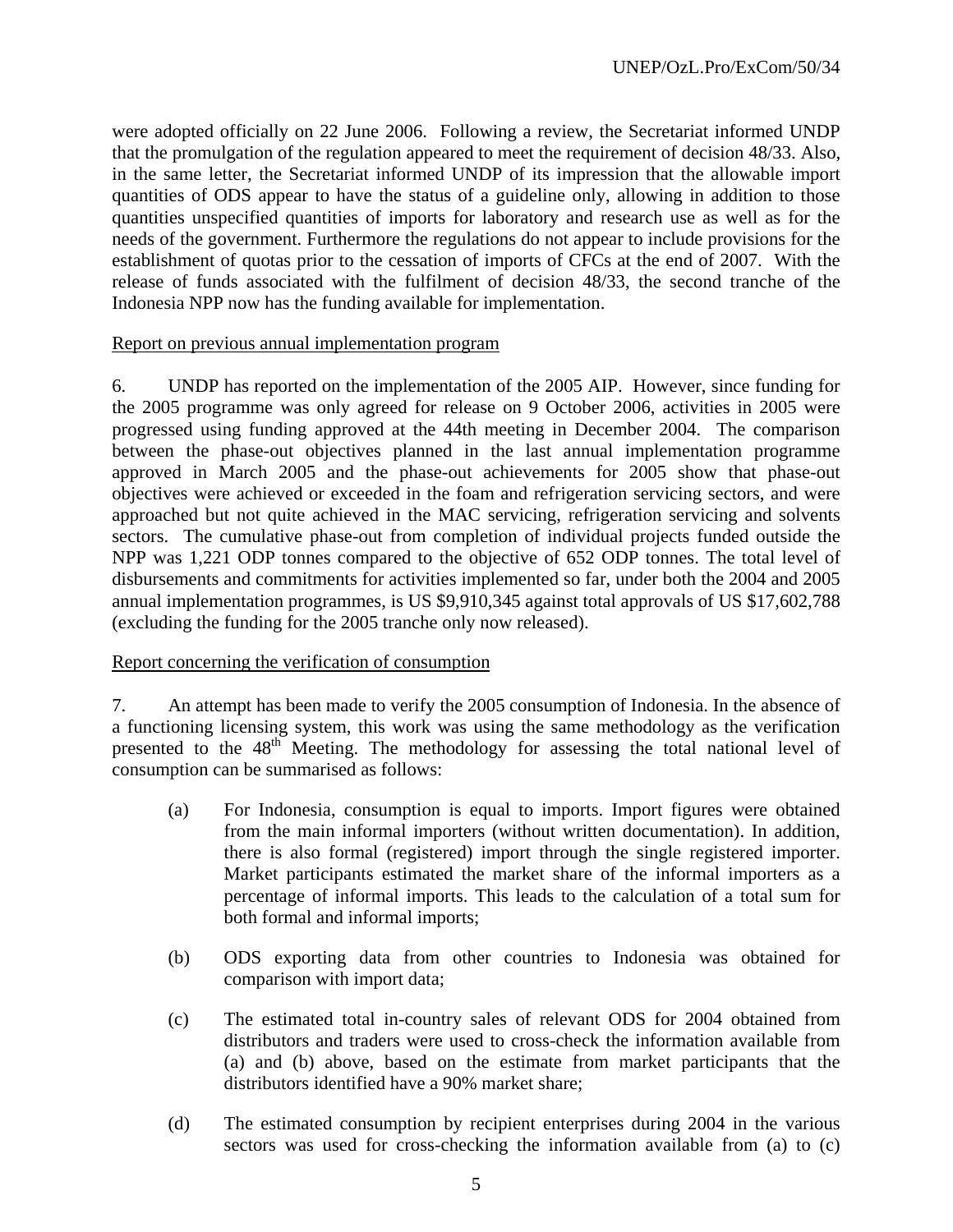above. The ODS phased-out by 2004 was deducted from the total baseline consumption of all ODS-using enterprises identified in the individual project and sector plans.

8. The table below provides an overview of the target, as set by the Agreement, and the results of the different attempts to verify the consumption.

|                                  | Method as per para. 7 above       | <b>ODP</b> Tonnes of consumption  |
|----------------------------------|-----------------------------------|-----------------------------------|
| Target set as per agreement      |                                   | 3880                              |
|                                  | <i>a.i</i> ) Formal imports       | 1526                              |
|                                  | <i>a.ii</i> ) Informal imports    | $1720$ / est. market share = 1810 |
| <b>Results of</b><br>alternative | a) Total of import data available | 3336                              |
| methodologies                    | b) Other countries exports        | 1032                              |
|                                  | c) In-country sales               | $3262 / est.$ market share = 3624 |
|                                  | d) Enterprise-level consumption   |                                   |

It can be seen that methodologies (a) and (c) as per paragraph 7 above both rely heavily on estimates of market share. The difference between the two figures (a) and (c) and the target are 544 ODP tonnes (14%) in case of methodology (a) and 256 ODP tonnes (7.5%) in case of methodology (c).

## Annual implementation plan for the requested tranche

9. The AIP for 2006, related to this request, seeks funding for activities in the foam, refrigeration manufacturing, refrigeration servicing, MAC servicing and solvent sectors (noting that there is no additional funding in the solvent sector). Of the total funding of US \$649,919 foreseen for the 2006 programme, US \$147,564 (22.7%) is planned to continue the implementation of investment activities in the foam sector, US \$159,555 (24.5%) for the refrigeration servicing sector including continuation of the national project for training of service technicians, US \$125,800 (19.4%) for the national refrigerant recovery and recycling project for mobile air conditioning, and US \$217,000 (33.4%) for the refrigeration manufacturing sector programme. Funds for project management and information transfer activities are included within each sectoral funding request. The data submitted by UNDP on the activities proposed to be undertaken in 2007 are still under discussion between the agencies involved and the Secretariat.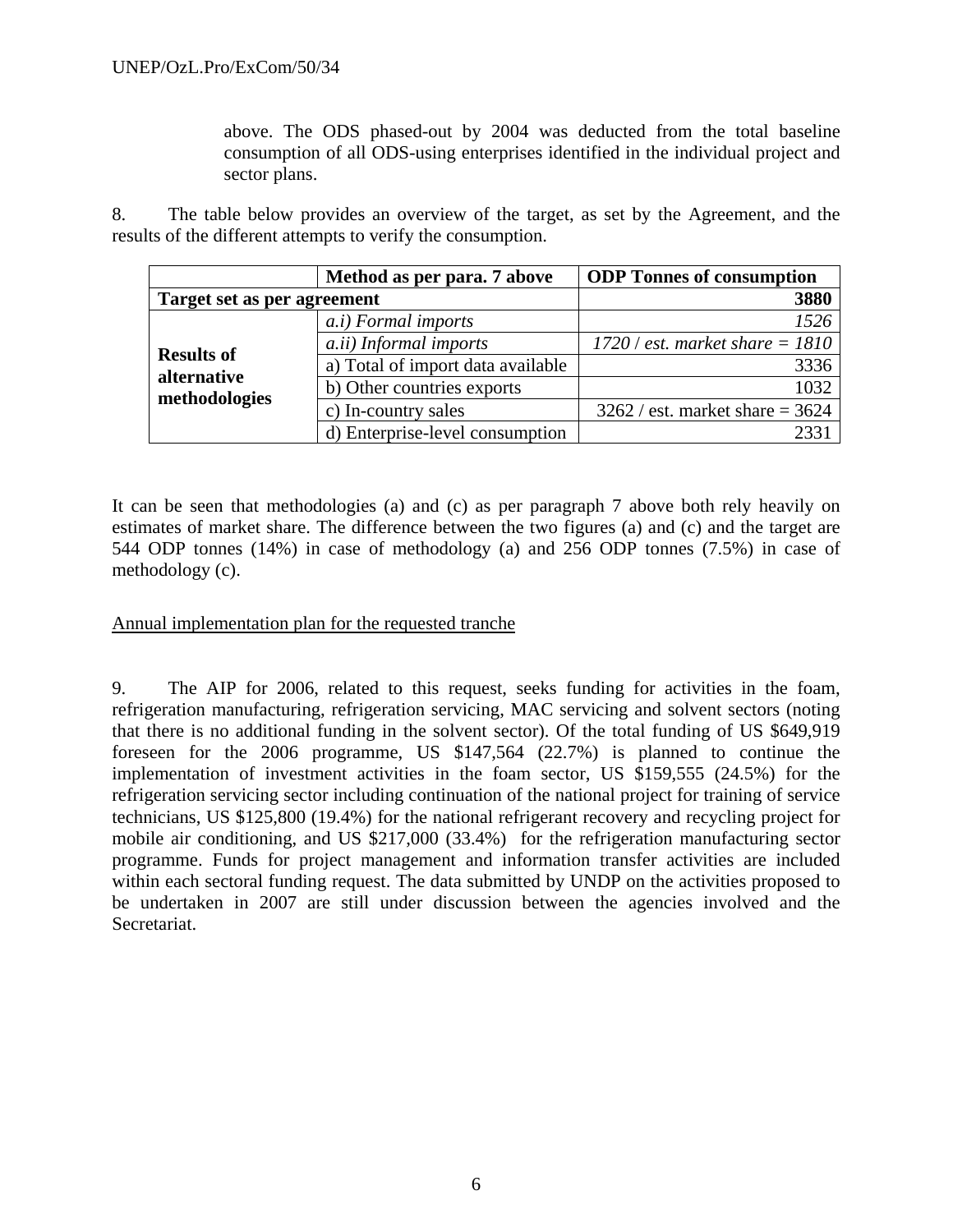# **SECRETARIAT'S COMMENTS AND RECOMMENDATIONS**

## **COMMENTS**

10. With the enactment of legislation improving the monitoring and control of ODS imports, Indonesia has demonstrated its willingness to actively work to achieve the obligations it undertook in the Agreement with the Executive Committee.

11. The Secretariat raised a number of issues with UNDP regarding the reported achievements, calculation of the remaining budget for implementation and the new annual implementation plan. These issues are presently still under discussion.

12. The Secretariat recognises that the verification provided by UNDP regarding the consumption in Indonesia represents probably the best efforts which can be undertaken in lieu of a functioning import monitoring and control system in the country. Any such system can at best be in place as a result of the legislation forwarded in July 2006. Consequently, the first year when such a system will function is 2007, with a reporting requirement in 2008.

13. The verification attempt provided by UNDP is relying on the four methodologies mentioned in paragraph 7 above. The Secretariat would like to point out that none of these methodologies are verifications in the sense that this term is typically used, nor does a combination of these lead to a true verification. The main issues regarding the approaches are as detailed below:

- (a) The collection of the import data available is as such a reasonable approach, because it is based on a limited, although unknown number of importers. In a first step, informal importers are interviewed about the quantities imported. In a second step, the methodology tries to use the opinion of market participants regarding the market share of the importers to extrapolate the figures obtained from the known informal importers to the total informal import market. The general problem with this approach is the accuracy of the estimate of the market participants, in particular if the market covered is as vast and as diverse as Indonesia. It should be further noted that the import data for each importer could, due to the nature of the imports, not be verified but is based on oral communication;
- (b) The use of export data of other countries to obtain a better understanding of the import into Indonesia is an interesting approach. It is known that several countries in the region export to freeports, in particular Singapore, where ODS movements are not registered by customs, nor as import or as export. The quantities being shipped to those freeports are very considerable. Consequently, export data from other countries will always provide only a partial picture of the ODS trade towards Indonesia, providing a certain minimum for the amounts imported, but not more than that;
- (c) The methodology used here for the determination of consumption based on incountry sales leads to similar reservations as raised for import data. The amounts of CFCs distributed in the country by a number of known distributors are being